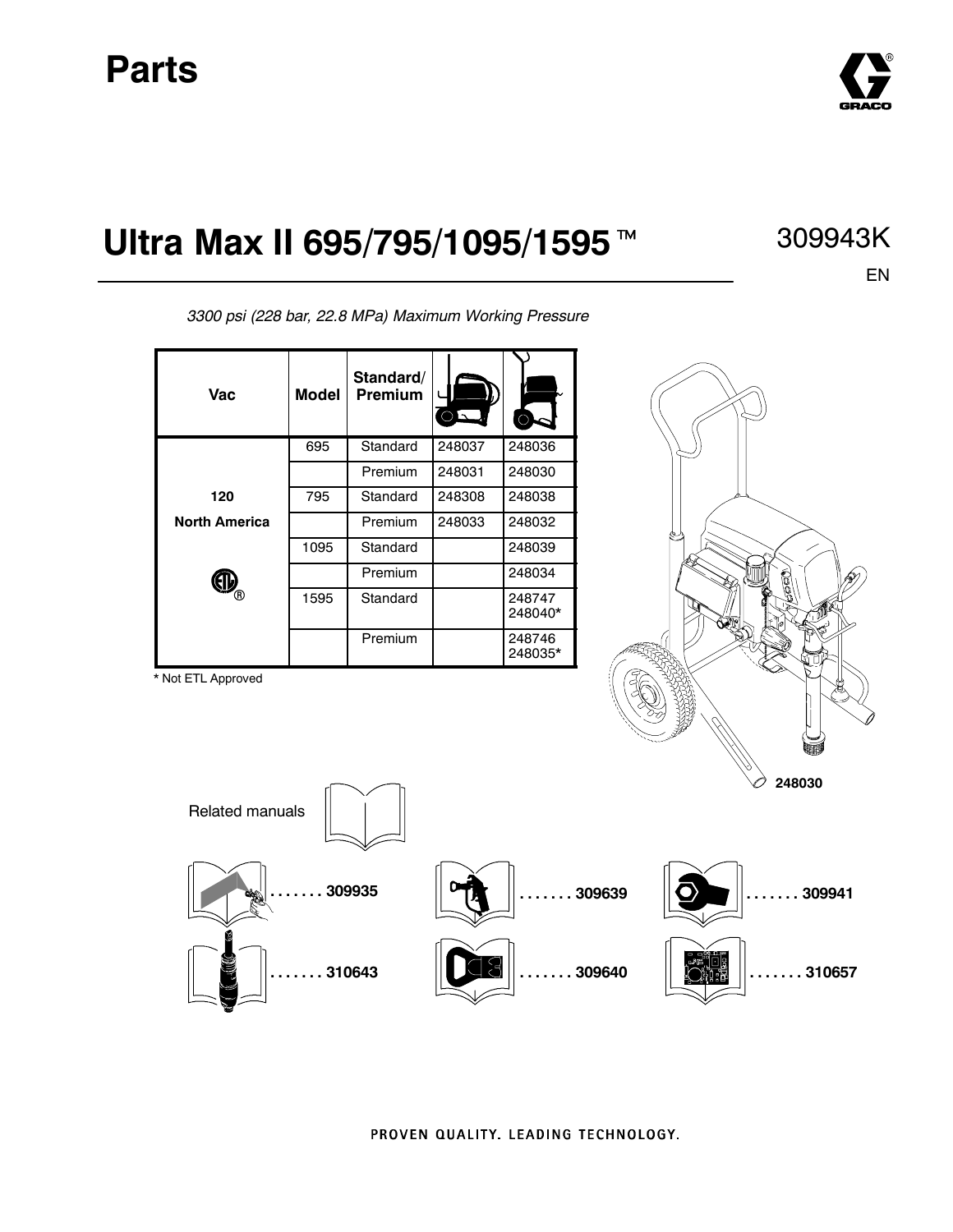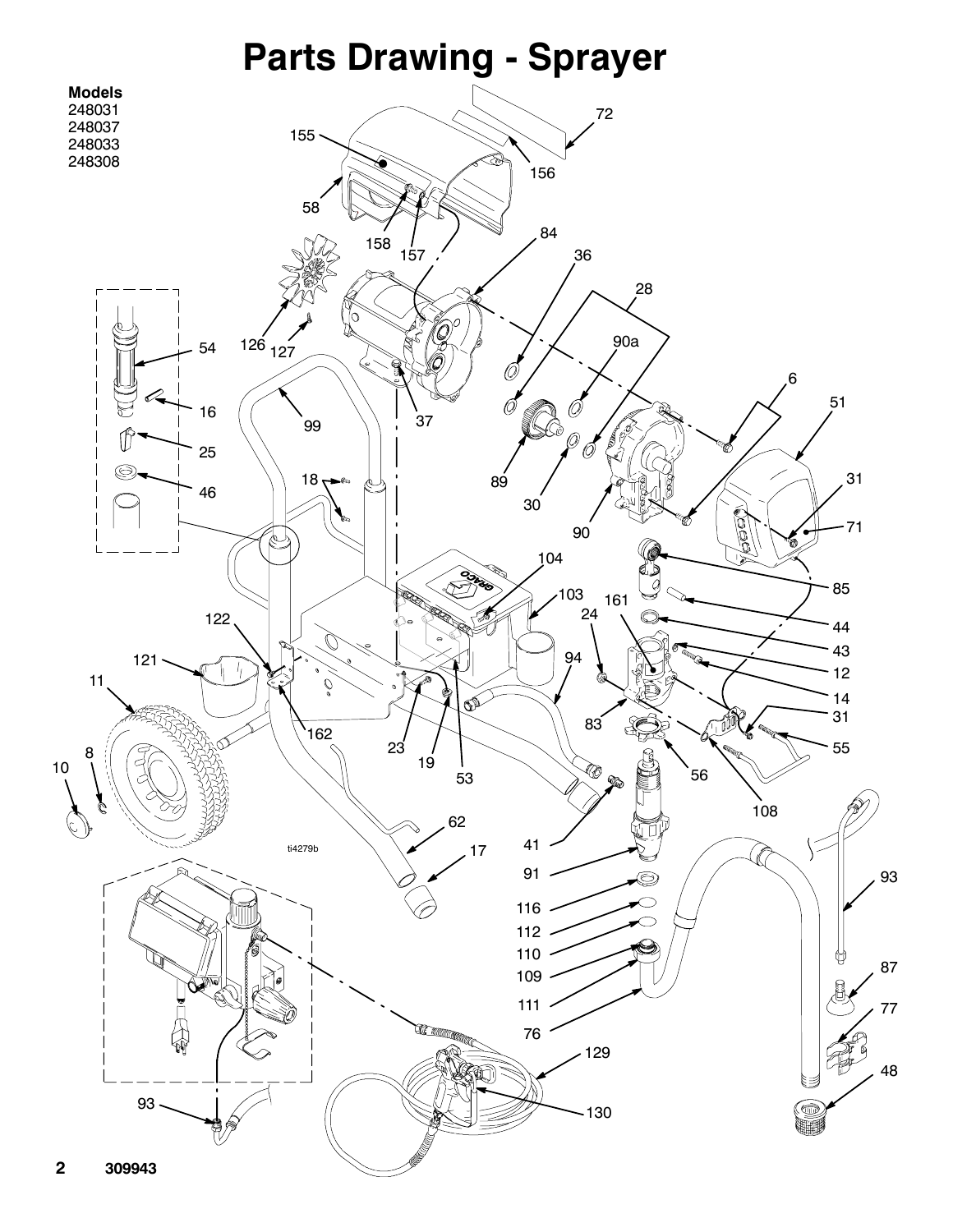# **Parts List - Sprayer**

#### **Ultra Max II 695: 248031, B; 248037, B**

**Ultra Max II 795: 248033, B; 248308, B**

| Ref<br>No. | Part No. | <b>Description</b>                  | Qty            | Ref<br>No. | Part No.         | <b>Description</b>                                       | Qty            |
|------------|----------|-------------------------------------|----------------|------------|------------------|----------------------------------------------------------|----------------|
| 6          | 15C753   | SCREW, mach, torx, hex wash hd      | 5              | 84         |                  | MOTOR, electric; includes 126, 127                       |                |
| 8          | 101242   | RING, retaining, ext                | 2              |            | 287197           | 695                                                      | 1              |
| 10         | 104811   | CAP, hub                            | 2              |            | 287198           | 795                                                      | 1              |
| 11         | 106062   | WHEEL, semi pneumatic               | 2              | 85         | 241008           | ROD, connecting; includes 43                             | 1              |
| 12         | 106115   | WASHER, lock spring (hi-collar)     | 4              | 87         | 241920           | DEFLECTOR, threaded                                      | 1              |
| 14         | 110141   | SCREW, cap, socket hd               | 4              | 89         | 287289           | GEAR, combination; includes 28, 30                       | 1              |
| 16         | 108068   | PIN, spring                         | 2              | 90         |                  | HOUSING, drive; includes 6, 36, 90a                      |                |
| 17         | 15C871   | CAP, leg                            | 2              |            | 287283           | 695                                                      | 1              |
| 18         | 109032   | SCREW, mach, pnh                    | 4              |            | 287284           | 795                                                      | 1              |
| 19         | 110996   | NUT, hex, flanged                   | 4              | 90a        | 107089           | WASHER, thrust                                           | $\mathbf{1}$   |
| 23         | 110963   | SCREW, cap, fing hd                 | 2              | 91         | 248204           | PUMP, displacement; includes 109                         | 1              |
| 24         | 112746   | NUT, hex                            | $\overline{c}$ |            |                  | Manual, 310643                                           |                |
| 25         | 112827   | BUTTON, snap                        | $\overline{c}$ | 93         | 248217           | HOSE, drain; includes 87                                 | 1              |
| 28         | 114672   | <b>WASHER, thrust</b>               | 2              | 94         | 15D049           | <b>HOSE</b>                                              | 1              |
| 30         | 114699   | WASHER, thrust                      | 1              | 99         | 15G023           | HANDLE, cart                                             | $\mathbf{1}$   |
| 31         | 118444   | SCREW, machine hex washer head      | 5              | 103†       | 287253           | TOOL BOX; includes 104                                   | 1              |
| 36         | 116191   | <b>WASHER, thrust</b>               | 1              | 104†       | 118852           | SCREW, hex washer hd                                     | 3              |
| 37         | 100057   | SCREW, hex hd                       | 4              | 108        | 15C859           | SHIELD, pump rod                                         | $\mathbf{1}$   |
| 41         | 162453   | NIPPLE, (1/4 npsm x 1/4 npt)        | 1              | 109        | 117559           | O-RING                                                   | $\mathbf 2$    |
| 43         | 176817   | SPRING, retaining                   | 1              | 110        | 15C981           | <b>WASHER, suction swivel</b>                            | 1              |
| 44         | 176818   | PIN, str, hdls                      | 1              | 111        | 15C980           | NUT, jam                                                 | 1              |
| 46         | 183350   | <b>WASHER</b>                       | $\overline{2}$ | 112        | 118505           | RING, retaining, external                                | 1              |
| 48         | 189920   | STRAINER, (1-11 1/2 npsm)           | 1              | 116        | 115099           | WASHER, garden hose                                      | 1              |
| 51         | 287291   | COVER, drive, painted;              | 1              | 121        | 276975           | CUP, drain                                               | 1              |
|            |          | includes 31                         |                | 122        | 114423           | SCREW, hex hd                                            | $\mathbf 2$    |
| 54         | 192027   | SLEEVE, cart                        | 2              | 126        | 15D088           | FAN, motor                                               | $\mathbf{1}$   |
| 55         | 15D416   | HANGER, pail                        | $\mathbf{1}$   | 127        | 115477           | SCREW, mach., torx pan hd                                | 1              |
| 56         | 192723   | NUT, retaining                      | 1              | 128▲       | 222385           | TAG, WARNING, (not shown)                                | 1              |
| 58         |          | SHIELD, motor, painted; includes 31 |                | 129†       | 240794           | HOSE, cpld, 1/4 x 50 ft, unpkgd                          | 1              |
|            | 287281   | 695                                 | 1              | 130†       | 246220           | GUN, contractor                                          | 1              |
|            | 287282   | 795                                 | 1              |            |                  | <b>Manual 309639</b>                                     |                |
| 62         | 287168   | FRAME, cart, Lo-boy                 | 1              | 155        |                  | LABEL, model, left                                       |                |
| 71         |          | LABEL, front                        |                |            | 15D722           | Premium                                                  | 1              |
|            | 15D065   | 695                                 | 1              |            | 15D724           | Standard                                                 | 1              |
|            | 15D068   | 795                                 | 1              | 156        |                  | LABEL, model, right                                      |                |
| 72         |          | LABEL, side                         |                |            | 15D721           | Premium                                                  | 1              |
|            | 15D066   | 695                                 | 1              |            | 15D723           | Standard                                                 | 1              |
|            | 15D069   | 795                                 | 1              | 157        | 276980           | <b>GROMMET</b>                                           | $\mathbf 2$    |
| 76         | 248216   | HOSE, suction;                      | 1              | 158        | 119250           | SCREW, shoulder                                          | $\overline{c}$ |
|            |          | includes 109, 110, 111, 112, 116    |                | 161        | 187436           | LABEL, torque                                            | 1              |
| 77         | 15D000   | CLIP, drain line                    | 1              | 162        | 15F952           | <b>BRACKET, suction</b>                                  |                |
| 79         | 206994   | FLUID, TSL, 8 oz (not shown)        | 1              |            |                  | Extra Danger and Warning tags and labels available free. |                |
| 83         | 240523   | HOUSING, bearing, includes 24, 55   | 1              | $^+$       | Premium sprayers |                                                          |                |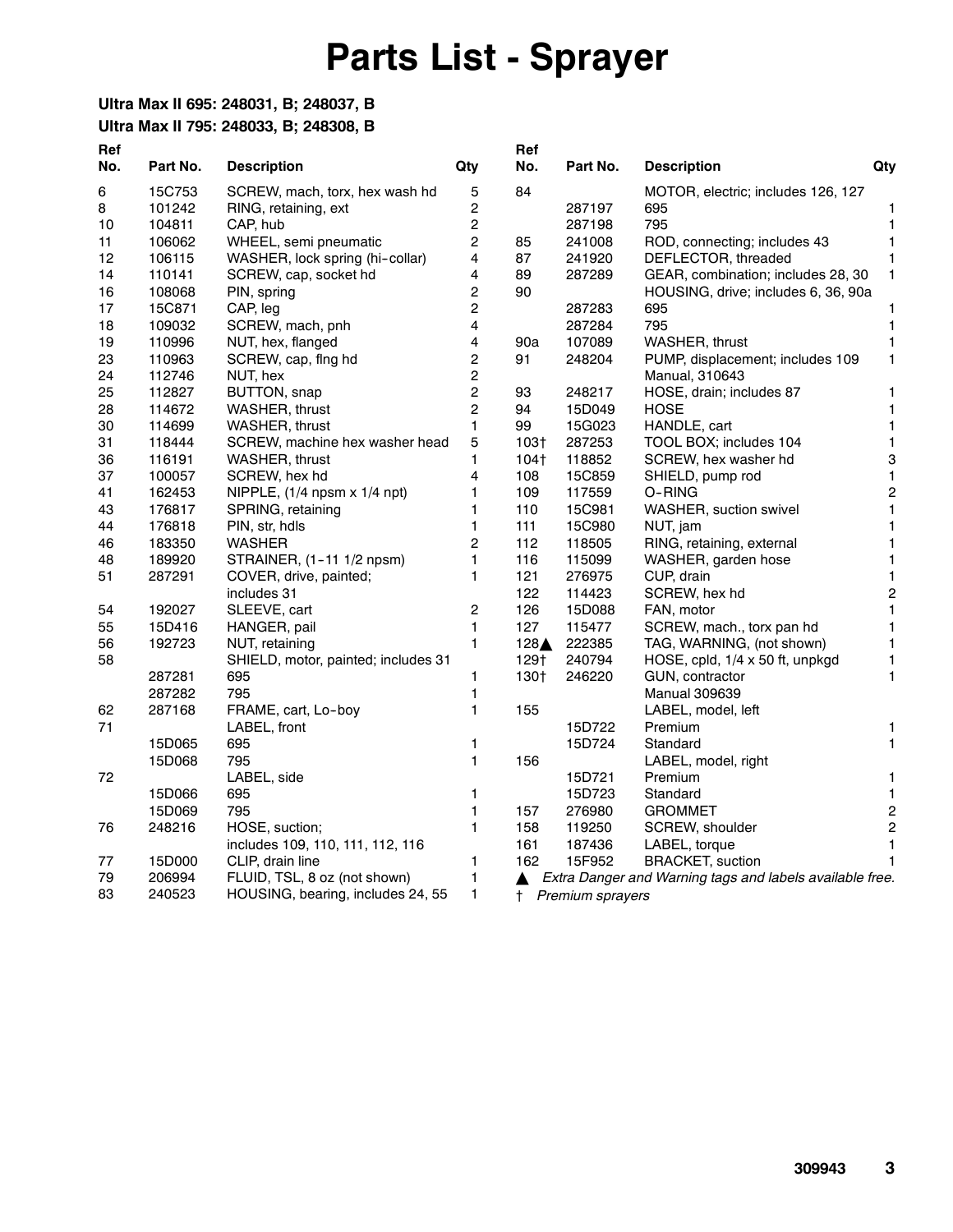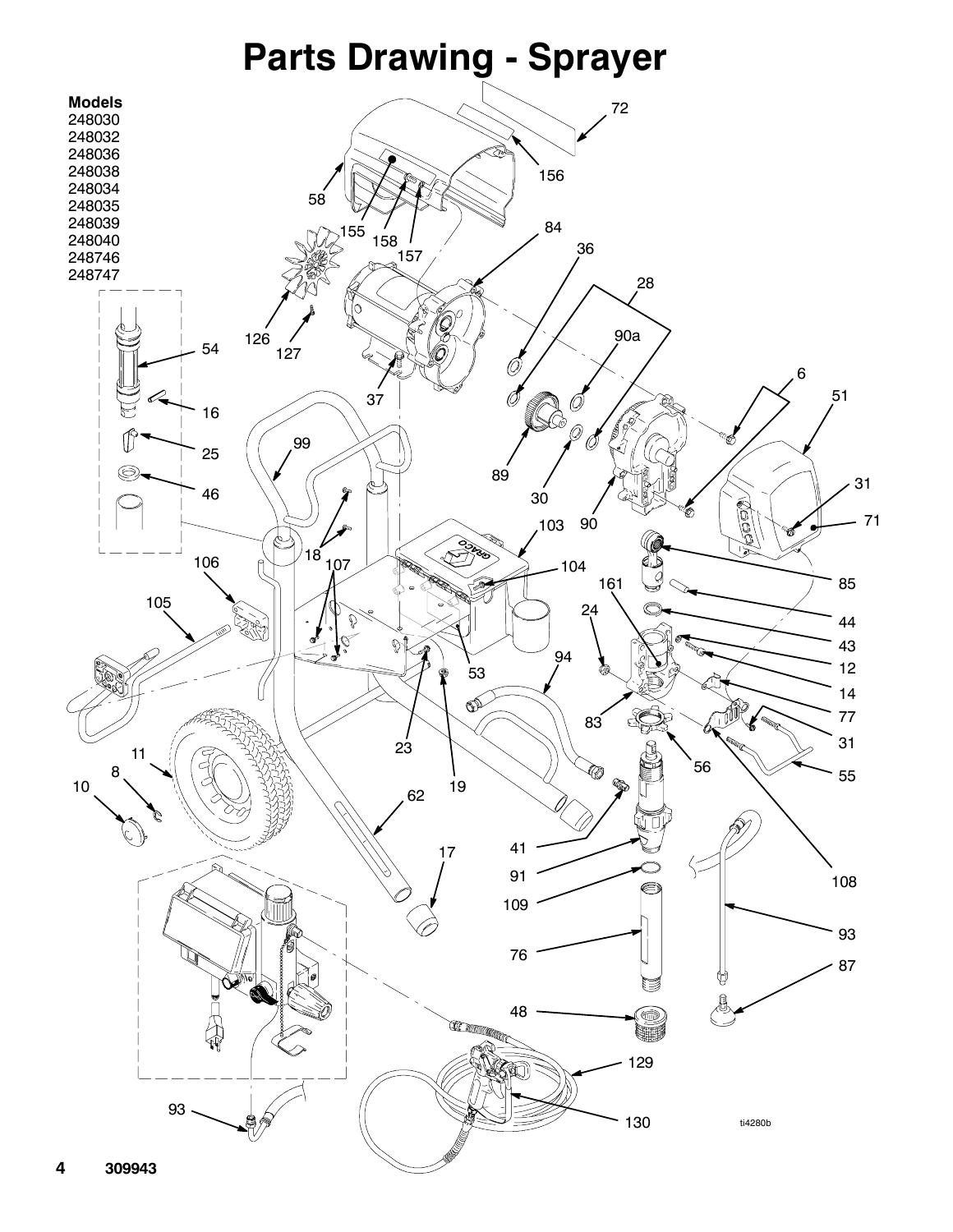### **Parts List - Sprayer**

#### **Ultra Max II 695: 248030, B; 248036, B; Ultra Max II 795: 248032, B; 248038, B**

**Ultra Max II 1095: 248034, B; 248039, B; Ultra Max II 1595: 248035, B; 248040, B; 248746, B; 248747, B**

| Ref. | Part No. | <b>Description</b>                             | Qty                     | Ref            | Part No.         | <b>Description</b>                                       | Qty          |
|------|----------|------------------------------------------------|-------------------------|----------------|------------------|----------------------------------------------------------|--------------|
| 6    | 15C753   | SCREW, mach, torx, hex wash hd                 | 5                       |                | 15D075           | 1595                                                     | $\mathbf{1}$ |
| 8    | 101242   | RING, retaining, ext.                          | $\overline{\mathbf{c}}$ | 76             |                  | TUBE, intake; includes 109                               |              |
| 10   | 104811   | CAP, hub                                       | 2                       |                | 248214           | 695/795                                                  | 1            |
|      |          |                                                |                         |                | 248215           |                                                          | 1            |
| 11   |          | WHEEL, semi pneumatic                          |                         |                |                  | 1095/1595                                                |              |
|      | 106062   | 695/795                                        | 2                       | 77             | 197124           | CLIP, spring                                             | 1            |
|      | 179811   | 1095/1595                                      | $\overline{c}$          | 79             | 206994           | FLUID, TSL, 8 oz (not shown)                             | 1            |
| 12   | 106115   | WASHER, lock spring (hi-collar)                | 4                       | 83             |                  | HOUSING, bearing; includes 24, 55                        |              |
| 14   |          | SCREW, cap, socket hd                          |                         |                | 240523           | 695/795                                                  | 1            |
|      | 110141   | 695/795                                        | 4                       |                | 241015           | 1095/1595                                                | $\mathbf{1}$ |
|      | 114666   | 1095/1595                                      | 4                       | 84             |                  | MOTOR, electric; includes 126, 127                       |              |
| 16   | 108068   | PIN, spring straight                           | $\overline{2}$          |                | 287197           | 695                                                      | 1            |
| 17   |          | CAP, leg                                       |                         |                | 287198           | 795                                                      | 1            |
|      | 15C871   | 695/795                                        | $\overline{\mathbf{c}}$ |                | 287199           | 1095                                                     | 1            |
|      | 276974   | 1095/1595                                      | $\overline{2}$          |                | 287200           | 1595                                                     | $\mathbf{1}$ |
| 18   |          | SCREW, mach, pnh                               |                         | 85             |                  | ROD, connecting; includes 43                             |              |
|      | 109032   | 695/795                                        | 4                       |                | 241008           | 695/795                                                  | 1            |
|      | 108795   | 1095/1595                                      | 4                       |                | 241279           | 1095/1595                                                | 1            |
| 19   | 110996   | NUT, hex, flanged                              | 4                       | 87             |                  |                                                          | $\mathbf{1}$ |
| 23   | 110963   | SCREW, cap, fing hd                            | $\overline{\mathbf{c}}$ |                | 241920           | DEFLECTOR, threaded                                      |              |
|      |          |                                                | $\overline{\mathbf{c}}$ | 89             |                  | GEAR, combination; includes 28, 30                       |              |
| 24   | 112746   | NUT, hex                                       |                         |                | 287289           | 695/795                                                  | 1            |
| 25   | 112827   | <b>BUTTON, snap</b>                            | 2                       |                | 287290           | 1095/1595                                                | 1            |
| 28   | 114672   | WASHER, thrust                                 | 2                       | 90             |                  | HOUSING, drive; includes 6, 36, 90a                      |              |
| 30   | 114699   | WASHER, thrust                                 | 1                       |                | 287283           | 695                                                      | 1            |
| 31   | 118444   | SCREW, mach hex washer head                    | 5                       |                | 287284           | 795                                                      | 1            |
| 36   |          | WASHER, thrust                                 |                         |                | 287294           | 1095                                                     | $\mathbf{1}$ |
|      | 116191   | 695/795                                        | 1                       |                | 287295           | 1595                                                     | 1            |
|      | 116192   | 1095/1595                                      | 1                       | 90a            | 107089           | WASHER, thrust                                           | 1            |
| 37   | 100057   | SCREW, hex hd                                  | 4                       | 91             |                  | PUMP, displacement;                                      | 1            |
| 41   |          | NIPPLE, $(1/4$ npsm $\times$ 1/4 npt)          |                         |                |                  | <b>Manual 310643</b>                                     |              |
|      | 162453   | 695/795                                        | 1                       |                | 248204           | 695/795                                                  | 1            |
|      | 162485   | 1095/1595                                      | $\mathbf{1}$            |                | 248205           | 1095/1595                                                | 1            |
| 43   |          | SPRING, retaining                              |                         | 93             | 244240           | HOSE, coupled; includes 87                               | $\mathbf{1}$ |
|      | 176817   | 695/795                                        | 1                       | 94             |                  | <b>HOSE</b>                                              |              |
|      | 183169   | 1095/1595                                      | 1                       |                |                  |                                                          |              |
|      |          |                                                |                         |                | 15D049           | 695/795                                                  | 1            |
| 44   |          | PIN, str, hdls                                 |                         |                | 15D360           | 1095/1595                                                | $\mathbf{1}$ |
|      | 176818   | 695/795                                        | 1                       | 99             | 245245           | HANDLE, cart                                             | $\mathbf{1}$ |
|      | 183210   | 1095/1595                                      | 1                       | 103†           | 287253           | TOOL BOX; includes 104                                   | 1            |
| 46   | 183350   | <b>WASHER</b>                                  | 2                       | 104†           | 118852           | SCREW, hex washer hd                                     | 3            |
| 48   | 189920   | STRAINER, (1-11 1/2 npsm)                      | 1                       | 105            |                  | HANGER, stand, cart                                      |              |
| 51   |          | COVER, drive, painted;                         |                         |                | 15D281           | 695/795                                                  | 1            |
|      |          | includes 157, 158                              |                         |                | 15C858           | 1095/1595                                                | 1            |
|      | 287291   | 695/795                                        | 1                       | 106            | 15C982           | CAM, cart                                                | $\mathbf{2}$ |
|      | 287292   | 1095/1595                                      | 1                       | 107            | 114531           | SCREW, flange, hex                                       | 4            |
| 54   |          | SLEEVE, cart                                   |                         | 108            |                  | SHIELD, pump rod                                         |              |
|      | 192027   | 695/795                                        | 2                       |                | 15C859           | 695/795                                                  | 1            |
|      | 191084   | 1095/1595                                      | 2                       |                | 15C762           | 1095/1595                                                | 1            |
| 55   | 192719   | HANGER, paiL                                   | 1                       | 109            | 118494           | O-RING                                                   | 1            |
| 56   |          | NUT, retaining                                 |                         | 126            | 15D088           | FAN, motor                                               | 1            |
|      | 192723   | 695/795                                        | 1                       | 127            | 115477           | SCREW, mach, torx pan hd                                 | 1            |
|      | 193031   | 1095/1595                                      | 1                       | $128\triangle$ | 222385           | TAG, WARNING (not shown)                                 | 1            |
| 58   |          |                                                |                         |                |                  |                                                          |              |
|      |          | SHIELD, mtr, painted; includes 157, 158<br>695 |                         | 129†           | 240794           | HOSE, cpld, 1/4 in. x 50 ft                              | 1            |
|      | 287281   |                                                |                         | 130†           | 246220           | GUN, Contractor;                                         | 1            |
|      | 287282   | 795/1095/1595                                  | 1                       |                |                  | <b>Manual 309640</b>                                     |              |
| 62   |          | FRAME, cart                                    |                         | 155            |                  | LABEL, model, left                                       |              |
|      | 287165   | 695/795                                        | 1                       |                | 15D722           | Premium                                                  | 1            |
|      | 287207   | 1095/1595                                      | 1                       |                | 15D724           | Standard                                                 | $\mathbf{1}$ |
| 71   |          | LABEL, front                                   |                         | 156            |                  | LABEL, model, right                                      |              |
|      | 15D065   | 695                                            | 1                       |                | 15D721           | Premium                                                  | 1            |
|      | 15D068   | 795                                            | 1                       |                | 15D723           | Standard                                                 | 1            |
|      | 15D071   | 1095                                           | 1                       | 157            | 276980           | <b>GROMMET</b>                                           | $\sqrt{2}$   |
|      | 15D074   | 1595                                           | 1                       | 158            | 119250           | SCREW, shoulder                                          | $\sqrt{2}$   |
| 72   |          | LABEL, side                                    |                         | 161            | 187436           | LABEL, torque                                            | 1            |
|      | 15D066   | 695                                            | 1                       |                |                  |                                                          |              |
|      | 15D069   | 795                                            | 1                       |                |                  | Extra Danger and Warning tags and labels available free. |              |
|      | 15D072   | 1095                                           | 1                       | t.             | Premium sprayers |                                                          |              |
|      |          |                                                |                         |                |                  |                                                          |              |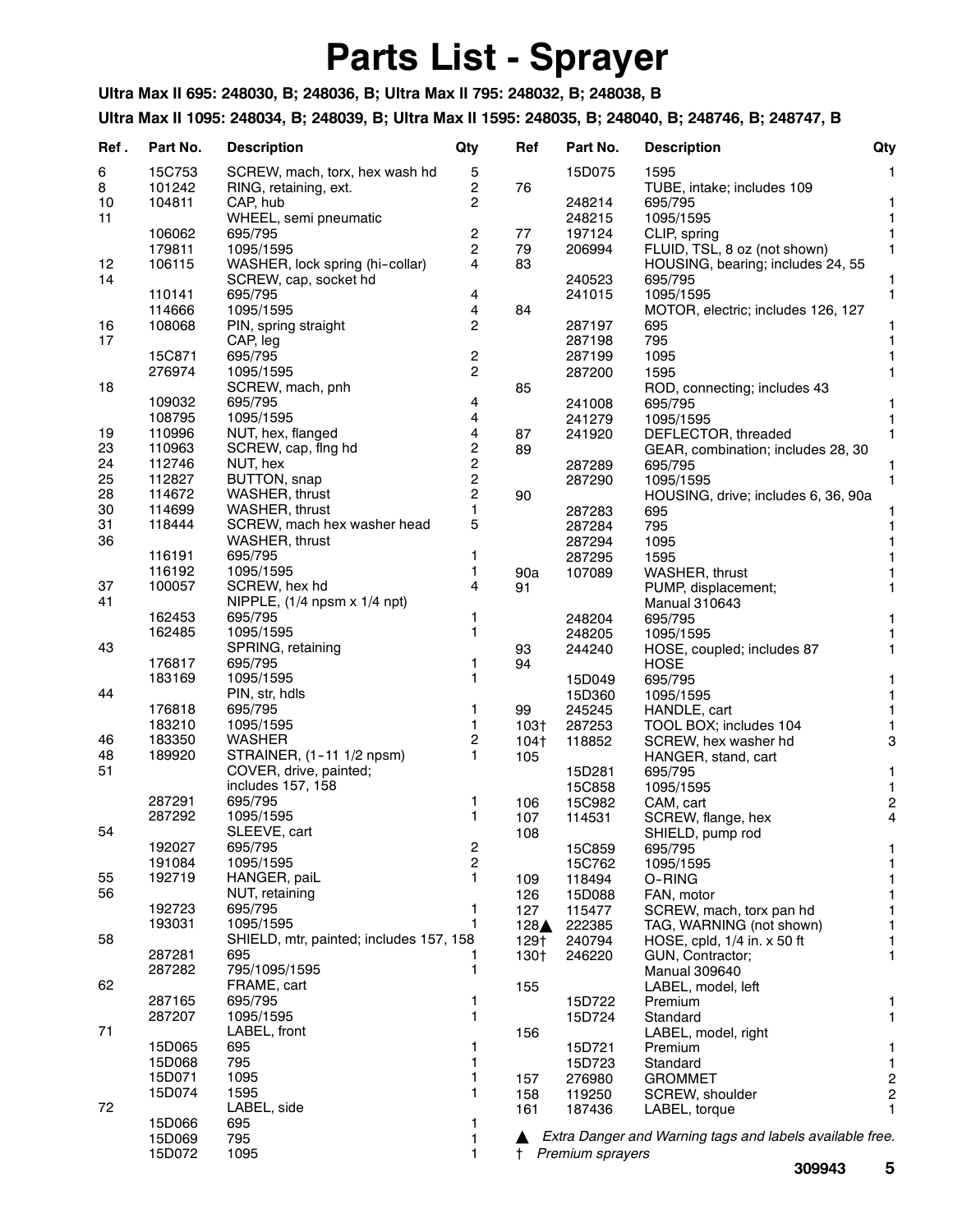# **Parts Drawing - Sprayer**

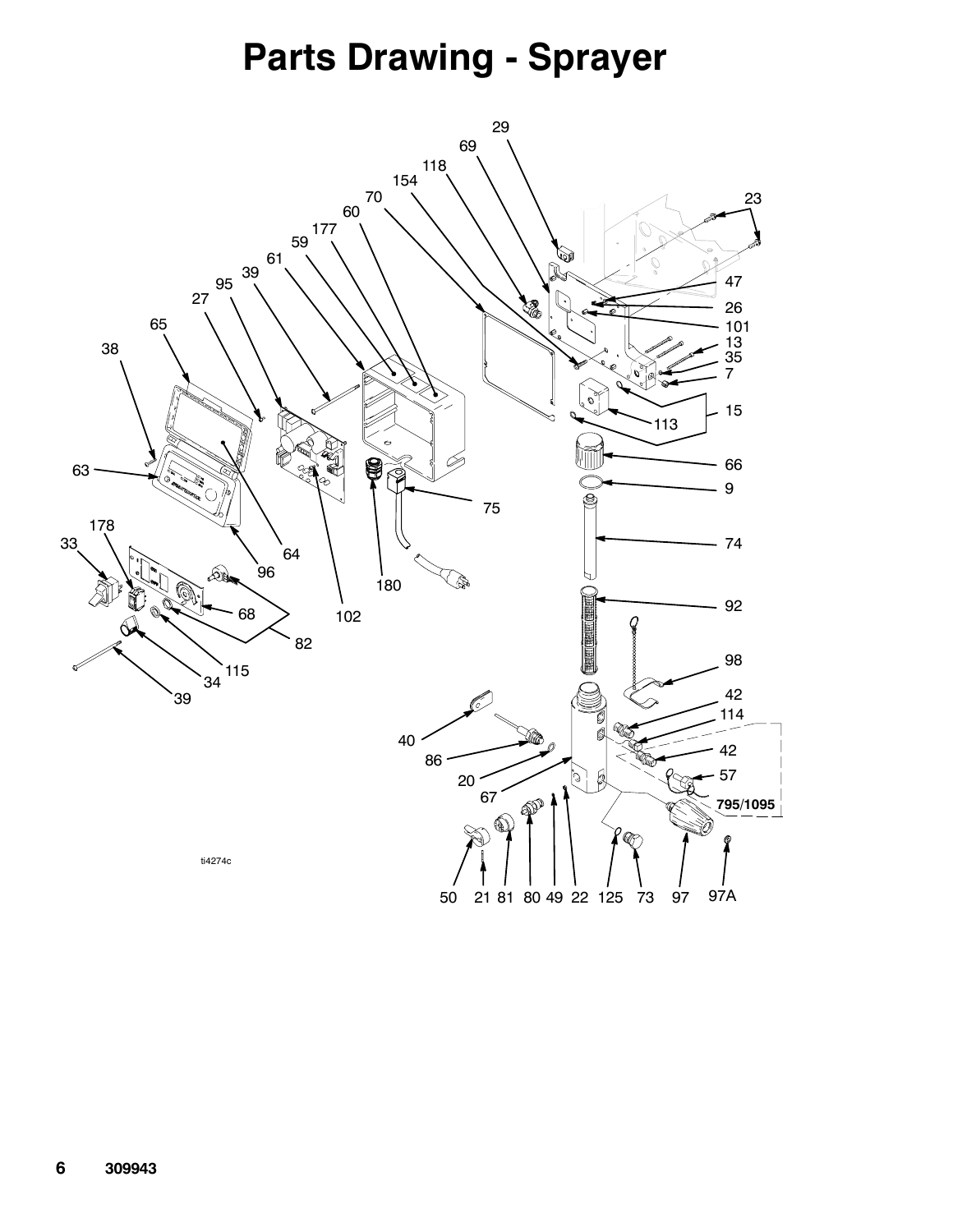# **Parts List - Sprayer**

| Ref |          | Ultra Max II 695/795/1095/1595   |                | Ref  |                  |                                                          |                |
|-----|----------|----------------------------------|----------------|------|------------------|----------------------------------------------------------|----------------|
| No. | Part No. | <b>Description</b>               | Qty            | No.  | Part No.         | <b>Description</b>                                       | Qty            |
| 7   | 100721   | PLUG, pipe                       | 1              | 70   | 15D036           | GASKET, control box                                      | $\mathbf{1}$   |
| 9   | 117285   | O-RING                           | 1              | 73   | 248314           | PLUG, AutoClean (Standard)                               | $\mathbf{1}$   |
| 13  | C19817   | SCREW, cap, socket hd            | 3              |      |                  | includes 125                                             |                |
| 15  | 107505   | O-RING                           | 2              | 74   | 15C766           | TUBE, diffusion                                          | $\mathbf{1}$   |
| 20  | 111457   | O-RING                           | 1              | 75   |                  | CORD, power                                              |                |
| 21  | 15C972   | PIN, grooved                     | 1              |      | 15D029           | 695/795/1095                                             | 1              |
| 22  | 111699   | GASKET, seat, valve              | 1              |      | 15E357           | 1595, ETL Approved                                       | 1              |
| 23  | 110963   | SCREW, cap, flg hd               | $\overline{2}$ |      | 15E355           | 1595, not ETL Approved                                   | $\mathbf{1}$   |
| 26  | 114391   | SCREW, grounding                 | 1              | 80   | 235014           | VALVE, drain; includes 22, 49                            | $\mathbf{1}$   |
| 27  | 113045   | SCREW, sems, mach, phil truss    | 5              | 81   | 224807           | BASE, valve                                              |                |
| 29  | 15D087   | <b>GROMMET</b>                   | 1              | 82   | 236352           | POTENTIOMETR, adj, pressure                              | 1              |
| 33  | 15C979   | SWITCH, rocker                   | 1              | 86   | 243222           | TRANSDUCER, press ctrl; includes 20 1                    |                |
| 34  | 116167   | KNOB, potentiometer              | 1              | 92   |                  | FILTER, fluid                                            |                |
| 35  | 105510   | WASHER, lock, spring (hi-collar) | 3              |      | 244071           | 30 mesh                                                  | 1              |
| 38  | 116252   | SCREW, #8 taptite phil           | 4              |      | 244067           | 60 mesh, original equipment                              | $\mathbf{1}$   |
| 39  | 112381   | SCREW, mach, pan hd              | 4              |      | 244068           | 100 mesh                                                 | 1              |
| 40  | 15D033   | GROMMET, transducer              | 1              |      | 244069           | 200 mesh                                                 | 1              |
| 42  |          | <b>ADAPTER</b>                   |                | 95   | 287247           | CONTROL, bd, 120V; includes 27, 102 1                    |                |
|     | 164672   | 695                              | 1              | 96   |                  | COVER, control                                           |                |
|     | 164672   | 795/1095/1595                    | $\overline{c}$ |      | 246560           | Standard (includes 38)                                   | 1              |
| 47  | 186620   | LABEL, symbol, ground            | 1              |      | 287286           | Premium; includes 38, 63, 64, 65                         | $\mathbf{1}$   |
| 49  | 187615   | SEAT, valve                      | 1              | 97   | 287293           | VALVE, AutoClean; includes 97a                           | 1              |
| 50  | 15C780   | HANDLE, valve, drain             | 1              | 97a  | 15F950           | <b>GASKET</b>                                            | 1              |
| 57  | 240131   | STEM, plug, packless             | 1              | 98   | 244346           | KIT, repair, clamp, trigger                              | $\mathbf{1}$   |
| 59▲ | 15D523   | LABEL, DANGER                    | 1              | 101  | 15D160           | STUD, board                                              | $\overline{5}$ |
| 60A | 195833   | LABEL, WARNING                   | 1              | 102  | 114420           | SCREW, mach, pnh, sems                                   | 3              |
| 61  |          | BOX, control                     |                | 113  | 15F844           | SPACER, filter, base                                     | 1              |
|     | 15C854   | 695/795/1095                     | 1              | 114  | 104813           | PLUG, pipe,                                              | $\mathbf{1}$   |
|     | 15E462   | 1595                             | 1              | 115  | 15C973           | <b>GASKET</b>                                            | 1              |
| 63  | 198648   | LABEL, LCD (Premium)             | 1              | 118  | 116793           | FITTING, elbow, hydraulic                                | 1              |
| 64  | 15D063   | LABEL, instruction               | 1              | 125  | 15D541           | <b>GASKET</b> (Standard)                                 | $\mathbf{1}$   |
| 65  |          | LABEL, cover, control box        |                | 154  | 115478           | SCREW, Torx, pan hd                                      | 1              |
|     | 196670   | Premium                          | 1              | 177  | 198278           | LABEL, warning                                           | 1              |
|     | 15D609   | Standard                         | 1              | 178‡ | 116099           | SWITCH, 15A/20A                                          | $\mathbf{1}$   |
| 66  | 287285   | CAP, filter; includes 9, 74      | 1              | 179‡ | 15E390           | CONNECTOR                                                | $\mathbf{1}$   |
| 67  | 15C838   | BASE, filter                     | 1              | 180‡ | 116171           | <b>BUSHING</b>                                           | 1              |
| 68  |          | PANEL, control                   |                | ▲    |                  | Extra Danger and Warning tags and labels available free. |                |
|     | 15C947   | 695/795/1095                     | 1              | t    | Premium sprayers |                                                          |                |
|     | 15E354   | 1595                             | 1              | ŧ    | 1595 sprayers    |                                                          |                |
| 69  | 15C840   | PLATE, power bar                 | 1              |      |                  |                                                          |                |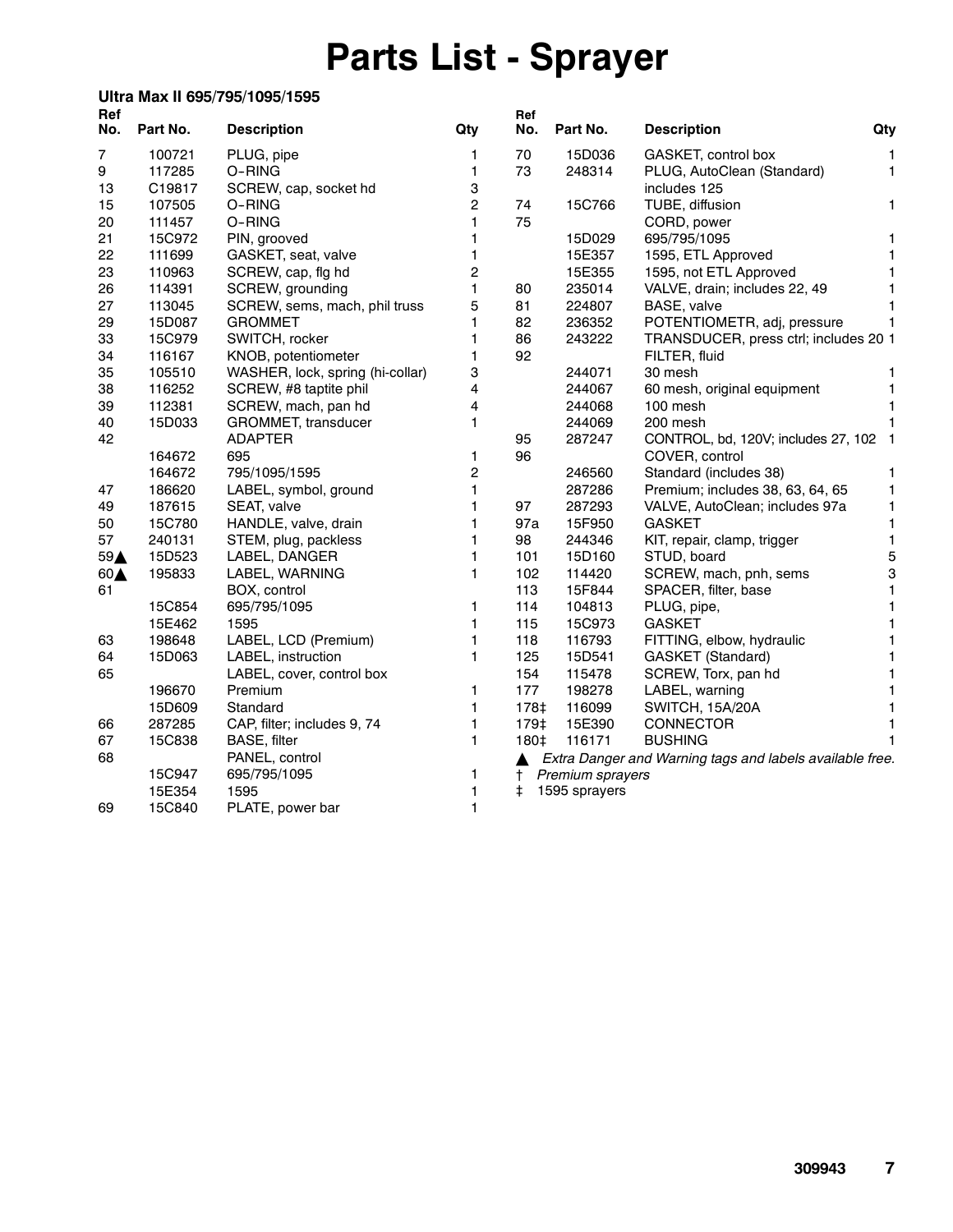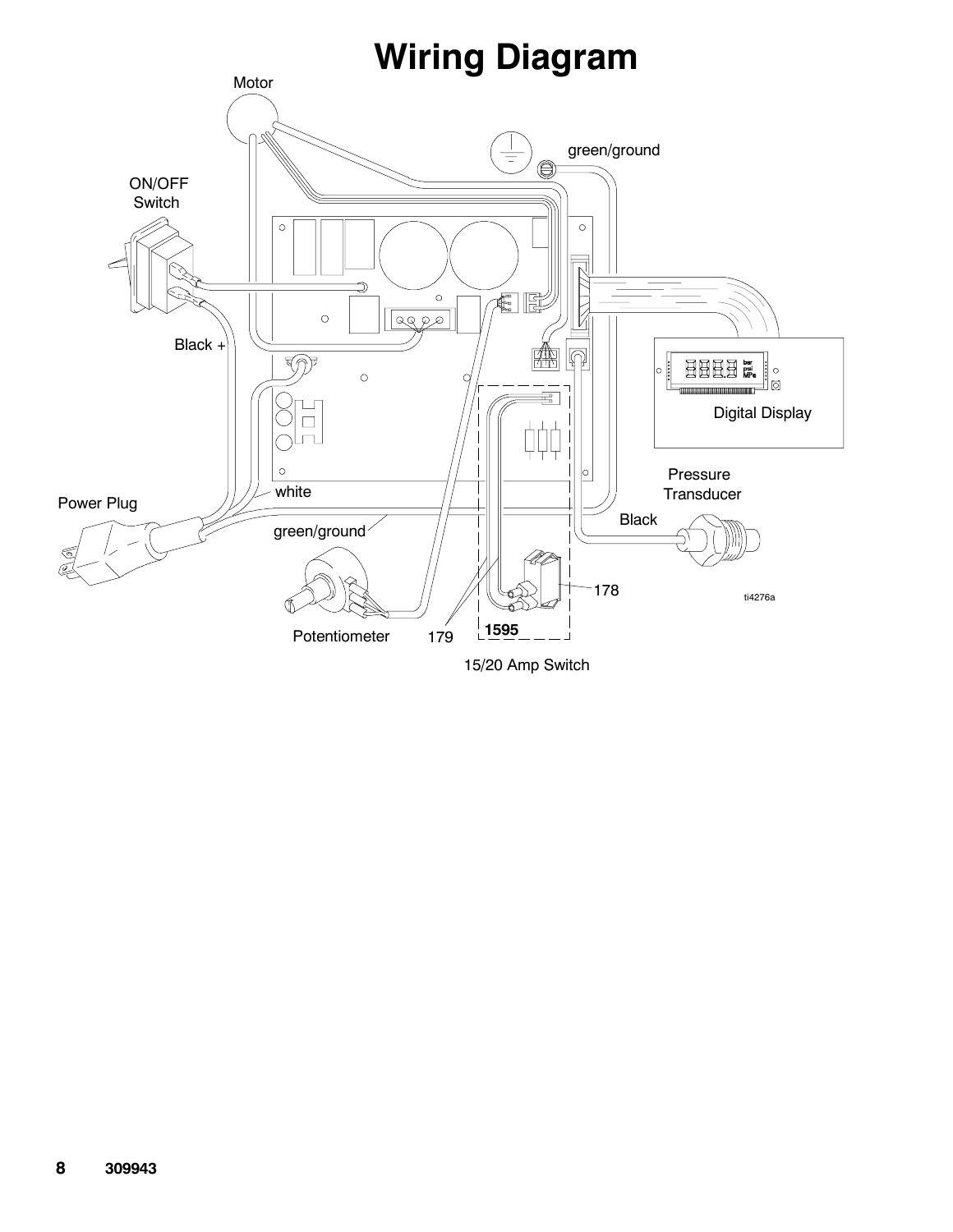#### **Notes**